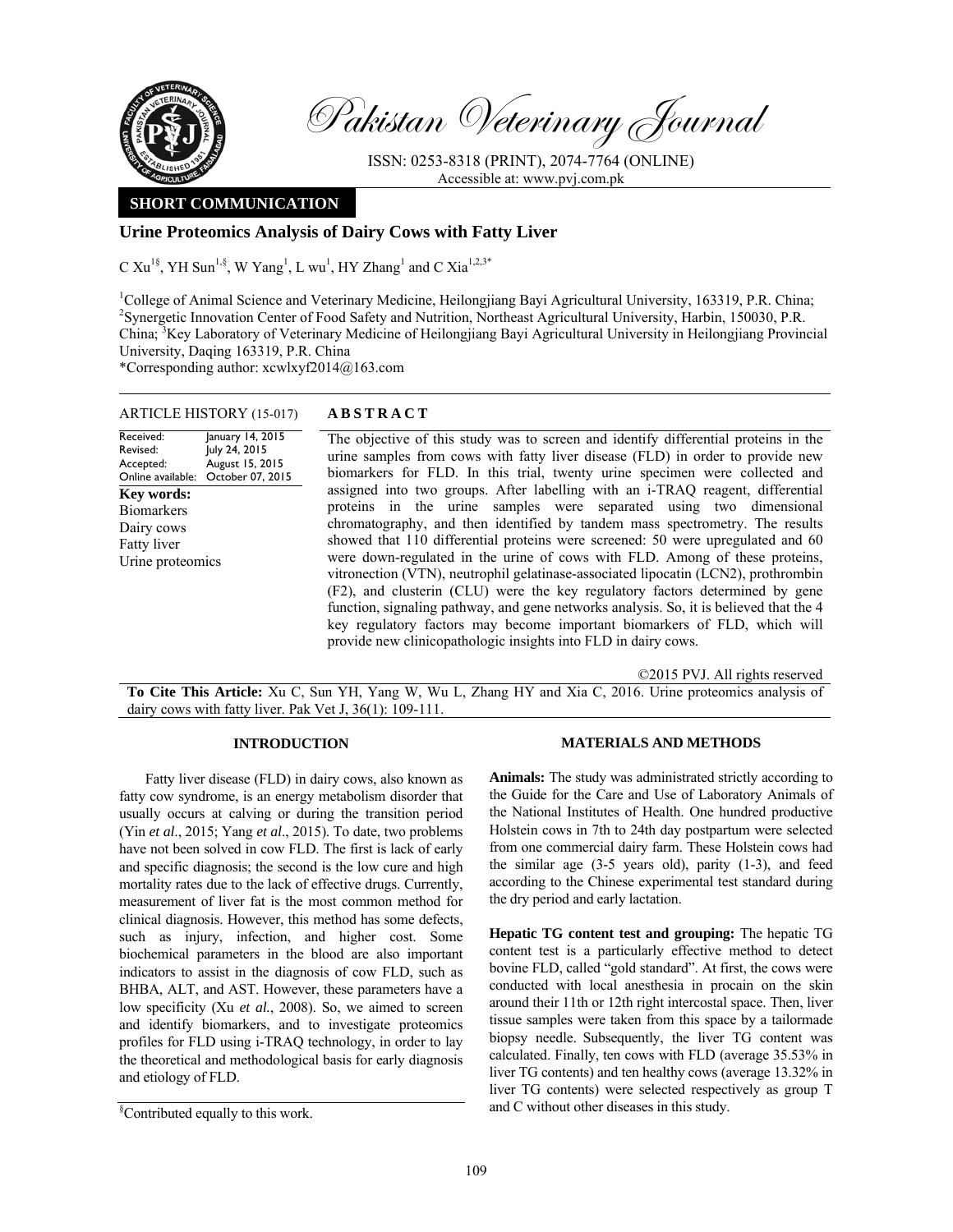**Urine samples:** Each 20 ml of cow urine in group T and C was collected with catheters before feeding and milking

in the morning. All samples were centrifuged at 6000 rpm for 10 min, then the supernatant was taken, sealed, and frozen at -80ºC. In addition, some biochemical parameters in two groups were measured (Table 1).

**ITRAQ labeled peptides and mass spectrometry:**  Group T and C were labeled for the use of the iTRAQ kit (SCIEX Company, Framingham, Massachusetts, USA). Samples were automatically loaded onto a peptide clip (Agilent Technologies, Wilmington, DE, USA), and were separated by chromatographic column (Agilent Technologies, Wilmington, DE, USA). The LTQ VELOS (Thermo Finnigan, San Jose, CA, USA) was used to perform mass spectrometry analysis for the hydrolysates, after these hydrolysates were desalted and separated by capillary HPLC.

**Data analysis:** Raw mass data analysis: The literature was searched for the Bovidae. REVERSED. fasta protein libraries, SEQUEST results filter parameters: False discovery rate (FDR)≤0.05. After collating the protein data, differential proteins were screened using two as the threshold. Gene Ontology (GO) analysis: Different functional concepts were organised into a directed acyclic graph (DAG) structure, or gene function classification system for each species, and a comprehensive summary of gene function using software R (http://www.rproject.org/).

Network analysis: We analyzed gene mutual relationships genome-wide to integrate the relationship between the gene networks. The network did graphics displays via Medusa software. Protein-protein interaction data from the Mammalian Protein-Protein Interaction (MIPS) database.

### **RESULTS**

Differential proteins: Fifty species differential proteins were down-regulated proteins, including 34 cattle proteins included in the database, 13 human proteins included in the database, and three kinds of other animal proteins. In addition, 60 species were up-regulated proteins, in which 34, 20, and six were serially included in cattle, human, and swine species databases. The remaining proteins were included in other species databases.

**GO analysis:** As the Fig. 1 shown, one hundred and ten kinds of proteins were classified, then using a directed acyclic graph to represent the biological processes involved in cell location and molecular function.

**Gene network analysis:** As the Fig. 2 and Fig. 3, CLU, VTN, LCN2, and F2. CLU had the greatest correlation, appeared most, and was the control center of the gene network diagram, playing a crucial role in the fatty liver disease process, primarily because of greatest gene index, with CLU having the most radical and direct effect.



**Fig. 1** GO classification of the proteome in the urine of cows with FLD. The 110 differential proteins were involved in various functions, including 5% cell cycle and proliferation, 5% transport, 36% unknown, and so on.



**Fig. 2** Gene network analysis diagram. Note: Red circle represents the up-regulated proteins, green circle represents down-regulated proteins, line represents the link between each other, the genes have higher connection degree which is the gene network control centers, playing an important role.



**Fig. 3** Enrichment of relevant proteins in various biological processes. Notes: the abscissa represents the gene index and the ordinate axis represents the frequency of the protein.

### **DISCUSSION**

Through analysis of related biological proteins, we found 4 critical factors that would influence the occurrence and development of FLD using different signaling pathways, following a specific adjustment procedure as described below.

**Prothrombin (F2):** F2 controls the synthesis of the prothrombin-thrombin precursor, shifting soluble fibrinogen into insoluble fibrin chains and catalyzing